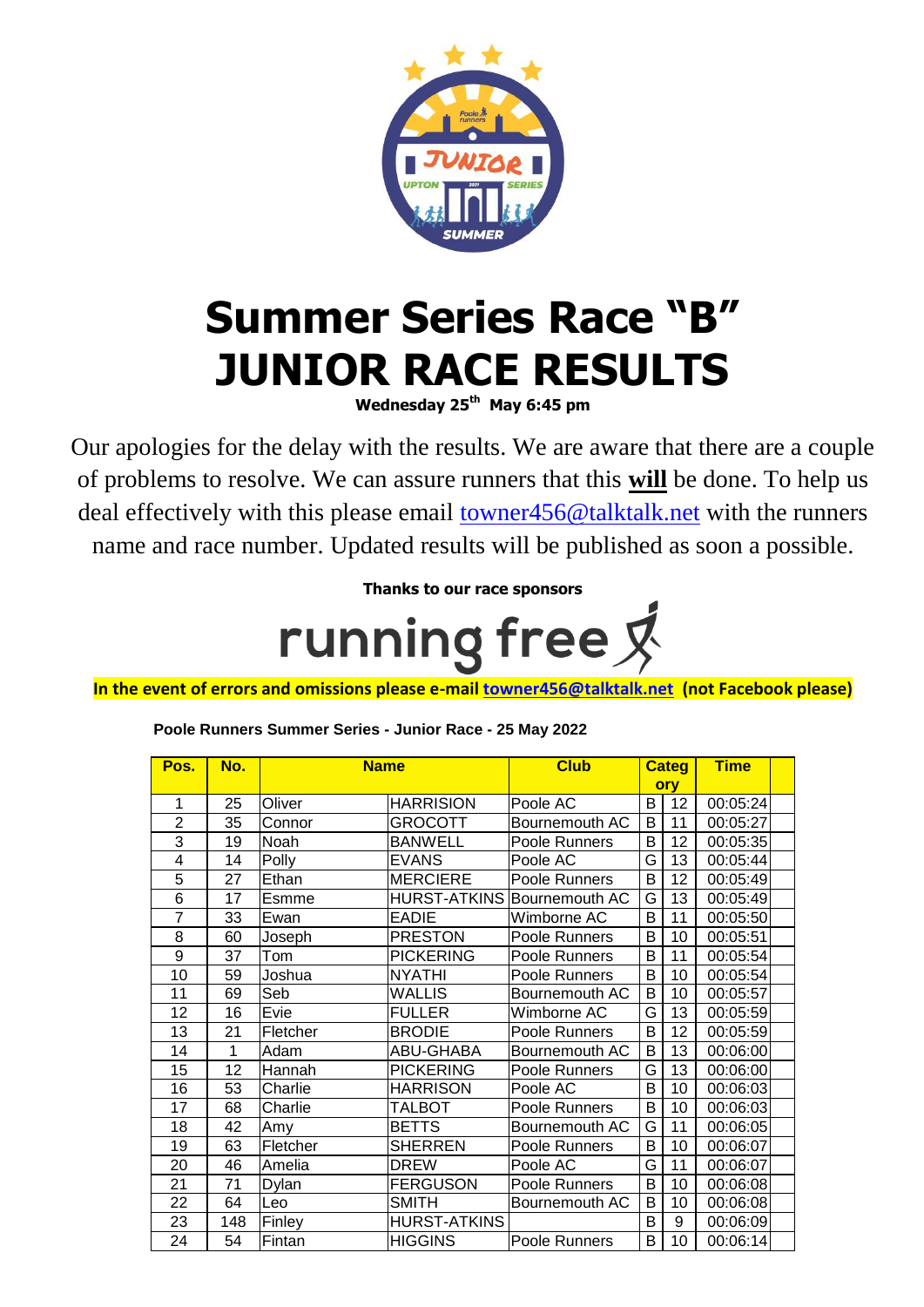| 25              | 34              | Charlie           | <b>EVANS</b>                   | Poole AC                       | B            | 11                  | 00:06:15             |
|-----------------|-----------------|-------------------|--------------------------------|--------------------------------|--------------|---------------------|----------------------|
| 26              | 28              | Oliver            | <b>NYATHI</b>                  | Poole Runners                  | B            | 12                  | 00:06:16             |
| 27              | 22              | Logan             | <b>DIXON</b>                   | Poole Runners                  | B            | 12                  | 00:06:17             |
| 28              | 6               | Scott             | <b>GROCOTT</b>                 | Bournemouth AC                 | B            | 13                  | 00:06:21             |
| 29              | 67              | William           | <b>SYMS</b>                    | Poole Runners                  | В            | 10                  | 00:06:23             |
| 30              | 10              | James             | <b>RENWICK</b>                 | Poole Runners                  | B            | 13                  | 00:06:23             |
| $\overline{31}$ | $\overline{2}$  | Ethan             | <b>CROWLEY</b>                 | Poole AC                       | B            | 13                  | 00:06:25             |
| $\overline{32}$ | 62              | Harry             | <b>SAMWAYS</b>                 | Poole Runners                  | B            | 10                  | 00:06:25             |
| 33              | 13              | Eleena            | <b>DHIR</b>                    | Poole AC                       | G            | 13                  | 00:06:26             |
| $\overline{34}$ | 23              | Hayden            | <b>DUGDALE</b>                 | Poole Runners                  | B            | 12                  | 00:06:27             |
| 35              | 11              | Jacob             | <b>SYMS</b>                    | Poole Runners                  | B            | 13                  | 00:06:28             |
| 36              | 57              | Eli               | LAMB                           | <b>New Forest</b>              | B            | 10                  | 00:06:30             |
|                 |                 |                   |                                | Junior AC                      |              |                     |                      |
| 37              | 20              | Daniel            | <b>BRANFORD</b>                | Poole Runners                  | B            | 12                  | 00:06:30             |
| 38              | 84              | Max               | <b>DROZDOWSKI</b>              | Poole Runners                  | B            | 9                   | 00:06:31             |
| $\overline{39}$ | 126             | Zachary-Lister    | <b>ARMITAGE</b>                |                                | B            | $\overline{7}$      | 00:06:31             |
| 40              | 4               | Ed                | <b>GENNERY</b>                 | Poole Runners                  | B            | 13                  | 00:06:32             |
| 41              | 116             | Dexter            | <b>PARFITT</b>                 |                                | B            | 8                   | 00:06:32             |
| 42              | 112             | Maximus           | <b>FERGUSON</b>                | Poole Runners                  | B            | 8                   | 00:06:33             |
| 43              | 111             | Hari              | <b>DHIR</b>                    |                                | B            | 8                   | 00:06:34             |
| 44              | 48              | Sophie            | <b>OLIVER</b>                  | Poole Runners                  | G            | 11                  | 00:06:38             |
| $\overline{45}$ | 97              | Jacob             | <b>VYE</b>                     | Poole Runners                  | B            | 9                   | 00:06:39             |
| 46              | 107             | Maxie             | <b>MURFIN</b>                  | Poole Runners                  | G            | 9                   | 00:06:39             |
| 47              | 65              | Charlie           | <b>STEVENS</b>                 | Poole Runners                  | B            | 10                  | 00:06:41             |
| 48              | 106             | Abigail           | <b>MOORS</b>                   |                                | G            | $\boldsymbol{9}$    | 00:06:44             |
| 49              | 9               | Edward            | PREECE                         | Poole Runners                  | B            | 13                  | 00:06:45             |
| 50              | 66              | Theo              | <b>STEVENS</b>                 | Poole Runners                  | B            | 10                  | 00:06:46             |
| $\overline{51}$ | $\overline{51}$ | Toby              | <b>DUGDALE</b>                 | Poole Runners                  | B            | 10                  | 00:06:48             |
| $\overline{52}$ | 85              | Jack              | <b>ESCOTT</b>                  |                                | B            | $\boldsymbol{9}$    | 00:06:51             |
| 53              | 61              | Luke              | <b>RENWICK</b>                 | Poole Runners                  | B            | 10                  | 00:06:52             |
| 54              | 29              | Sam               | <b>SHERWOOD</b>                | Poole Runners                  | B            | 12                  | 00:06:53             |
| $\overline{55}$ | 80              | Sadie             | <b>UNDERWOOD</b>               | Poole AC                       | G            | 10                  | 00:06:54             |
| 56              | 50              | Jack              | <b>CULL</b>                    |                                | B            | 10                  | 00:07:00             |
| 57              | 79              | Erin              | <b>SYME</b>                    |                                | G            | 10                  |                      |
| 58              | 94              |                   | <b>MOORES</b>                  | Poole Runners<br>Poole Runners | B            | 9                   | 00:07:03<br>00:07:05 |
| 59              | 98              | Harry<br>Finley   | <b>WOOLLARD</b>                | Poole Runners                  | B            | $\mathsf g$         | 00:07:08             |
| 60              | 58              | Samuel            | <b>MUTTER</b>                  |                                | $\mathsf{B}$ | $10$                |                      |
| 61              | 26              |                   | <b>HAYWARD</b>                 | Poole Runners                  | В            | 12                  | 00:07:08<br>00:07:10 |
| 62              | 45              | Samuel<br>Chloe   | <b>DILLON</b>                  | Poole Runners<br>Poole Runners | G            | 11                  | 00:07:12             |
| 63              | 32              |                   | <b>CULKIN</b>                  |                                | B            | 11                  |                      |
| 64              | 96              | Fintan<br>Miller  | <b>PHILLIPS</b>                | Poole Runners<br>Poole Runners | B            | 9                   | 00:07:13             |
| 65              | 131             |                   | <b>TALBOT</b>                  |                                | B            | $\overline{7}$      | 00:07:14             |
|                 |                 | George<br>William |                                |                                | B            | 11                  | 00:07:20             |
| 66<br>67        | 40<br>78        | Ruby-Mae          | <b>UJVARI</b><br><b>PHELPS</b> | Poole Runners                  | G            | 10                  | 00:07:25             |
| 68              | 73              | Olivia-Florence   | ARMITAGE                       |                                | G            | 10                  | 00:07:27             |
| 69              | 86              | Marly             | <b>FAIRBAIRN</b>               |                                | B            | 9                   | 00:07:30             |
| 70              |                 | Iris              | <b>WHIDDON</b>                 | Poole Runners                  | G            | 9                   | 00:07:30             |
| $\overline{71}$ | 108<br>81       | Evie              | <b>WILLIAMS</b>                | Poole Runners<br>Poole Runners | G            | 10                  | 00:07:33<br>00:07:34 |
| 72              | 136             | Ella              | LAMB                           |                                | G            | $\overline{7}$      | 00:07:35             |
| 73              | 127             | Oscar             | <b>CARTWRIGHT</b>              |                                | B            | $\overline{7}$      | 00:07:38             |
| 74              | 70              |                   | <b>WHITING</b>                 | Poole Runners                  | B            | 10                  | 00:07:47             |
| 75              | 104             | Harry<br>Liana    | <b>HEPPENSTALL</b>             | Poole Runners                  | G            | 9                   | 00:07:49             |
|                 |                 |                   |                                |                                | B            | 6                   |                      |
| 76<br>77        | 138             | Tom<br>Bella      | <b>ESCOTT</b><br>HEPPENSTALL   | Poole Runners                  | G            | 9                   | 00:07:50             |
| 78              | 103<br>74       | Chloe             | <b>BEATON</b>                  |                                | G            | 10                  | 00:07:50<br>00:07:51 |
| 79              | 83              |                   | <b>DROZDOWSKI</b>              | Poole Runners                  | В            | 9                   | 00:07:55             |
| 80              | 137             | Lucas             | <b>WHIDDON</b>                 |                                | G            | $\overline{7}$      |                      |
|                 | 47              | Clara             |                                | Poole Runners                  |              |                     | 00:07:58             |
| 81              |                 | Jessica           | <b>MOORS</b>                   |                                | G            | 11                  | 00:07:59             |
| 82              | 113             | Jasper            | <b>HIGGINS</b>                 | Poole Runners                  | B            | 8<br>$\overline{7}$ | 00:07:59             |
| 83              | 132             | <b>Ellis</b>      | <b>UNDERWOOD</b>               | Poole AC                       | B            | 9                   | 00:08:05             |
| 84              | 102             | Skye              | <b>GROCOTT</b>                 | Bournemouth AC                 | G            |                     | 00:08:07             |
| 85              | 114             | Edward            | <b>JACKSON</b>                 | Poole Runners                  | B            | 8<br>$\overline{7}$ | 00:08:10             |
| 86              | 129             | Edward            | <b>HALE</b>                    |                                | B            |                     | 00:08:15             |
| 87              | 121             | Emily             | <b>MUTTER</b>                  | Poole Runners                  | G            | 8                   | 00:08:28             |